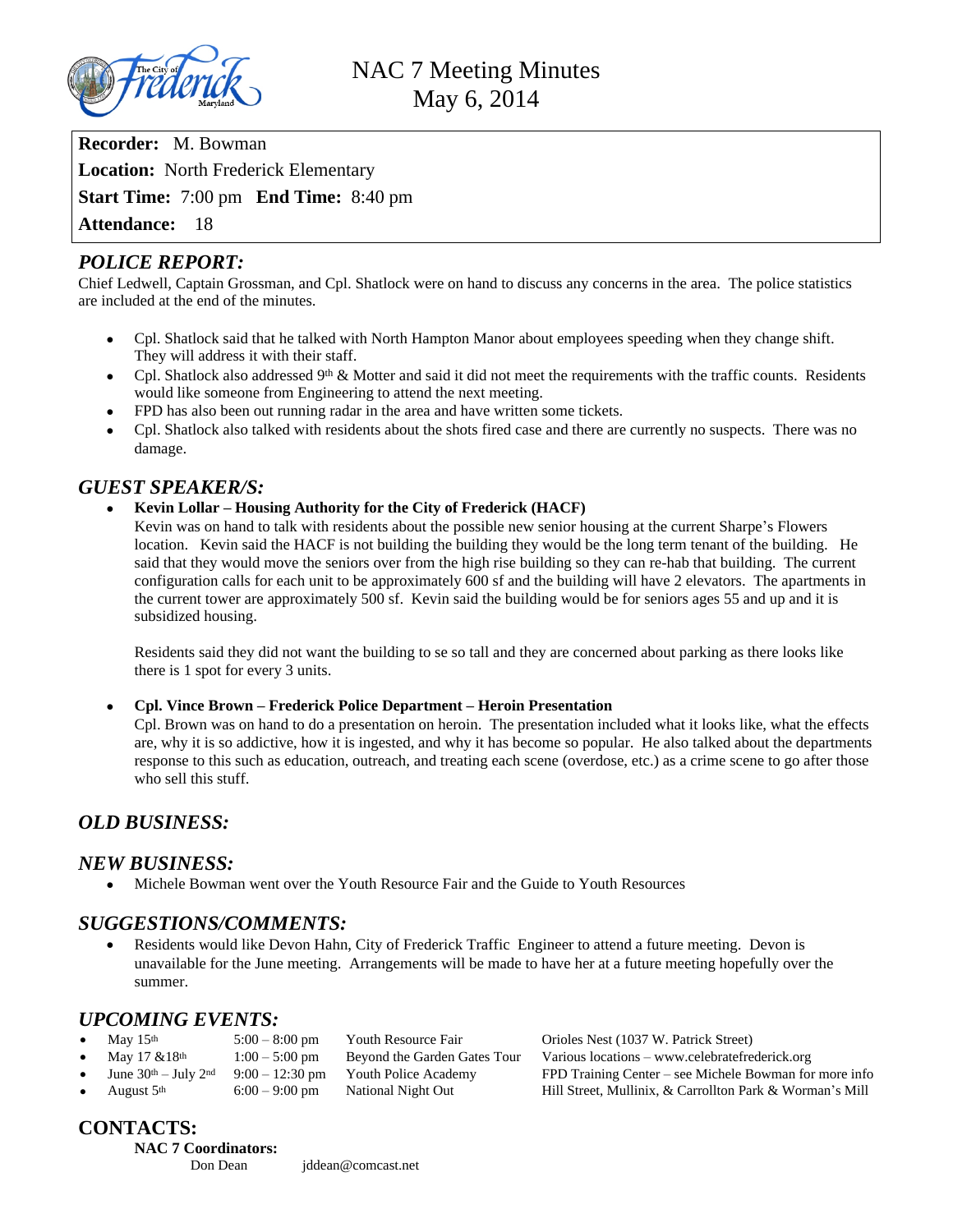Gail Bradley [glgbradley@gmail.com](mailto:glgbradley@gmail.com)

# *Community Outreach Specialist / NAC Liaison:*

[mbowman@frederickmdpolice.org](mailto:mbowman@frederickmdpolice.org)

*Frederick Police*

*Codes Enforcement*

#### **NAC 7 MEETINGS – 7:00 pm North Frederick Elementary**

June 3<sup>rd</sup> – Jenny Willoughby, COF Sustainability Manager September 2nd October 7<sup>th</sup> December 2nd

Sgt. Mike Lee 301-600-2097 [mlee1@frederickmdpolice.org](mailto:mlee1@frederickmdpolice.org)<br>
Cpl. Jon Shatlock 301-600-6253 jshatlock@frederickmdpolice.org 301-600-6253 jshatlock@frederickmdpolice.org

301-600-3832 dviolette@cityoffrederick.com

## **FREDERICK POLICE DEPARTMENT**

**Emergency:** 911 **Non-Emergency:** 301-600-2100 **Anonymous Crime Tips** 301-600 TIPS (8477) – phone 240-674-TIPS (8477) - text [fpdcrimetip@frederickmdpolice.org](mailto:fpdcrimetip@frederickmdpolice.org) **Drug Tip Line** 301-600-2246 fpddrugtip@frederickmdpolice.org

# **NAC 7 FPD Statistics**

| <b>CALL TYPE</b>             |              | Jan                      | Feb                            | Mar                                         | Apr                                | <b>May</b>                   | June                       | <b>July</b>                  | Aug                      | <b>Sept</b>                  | Oct                            | <b>Nov</b>                     | <b>Dec</b>                     |
|------------------------------|--------------|--------------------------|--------------------------------|---------------------------------------------|------------------------------------|------------------------------|----------------------------|------------------------------|--------------------------|------------------------------|--------------------------------|--------------------------------|--------------------------------|
| <b>Calls For Service</b>     | 2011         | 521                      | 461                            | 551                                         | 509                                | 354                          | 385                        | 543                          | 529                      | 559                          | 489                            | 472                            | 396                            |
|                              | 2012         | 393                      | 457                            | 507                                         | 432                                | 487                          | 448                        | 377                          | 438                      | 517                          | 554                            | 502                            | 488                            |
|                              | 2013         | 558                      | 423                            | 529                                         | 516                                | 543                          | 545                        | 538                          | 552                      | 553                          | 597                            | 535                            | 521                            |
|                              | 2014         | 550                      | 467                            | 555                                         | 616                                |                              |                            |                              |                          |                              |                                |                                |                                |
| Patrol Checks (proactive)    | 2011<br>2012 | 104<br>41                | 69<br>23                       | 101<br>41                                   | 55<br>34                           | 29<br>41                     | 34<br>48                   | 46<br>34                     | 36<br>48                 | 55<br>60                     | 62<br>69                       | 55<br>84                       | 31<br>65                       |
|                              | 2013         | 80                       | 54                             | 66                                          | 77                                 | 62                           | 40                         | 54                           | 50                       | 55                           | 47                             | 49                             | 57                             |
|                              | 2014         | 53                       | 37                             | 55                                          | 93                                 |                              |                            |                              |                          |                              |                                |                                |                                |
| Traffic Stops (proactive)    | 2011         | 122                      | 113                            | 115                                         | 97                                 | 63                           | 38                         | 103                          | 101                      | 95                           | 95                             | $\overline{106}$               | 88                             |
|                              | 2012         | 77                       | 130                            | 126                                         | 81                                 | 74                           | 51                         | 36                           | 60                       | 82                           | 96                             | 108                            | 115                            |
|                              | 2013         | 132                      | 108                            | 111                                         | 74                                 | 80                           | 72                         | 74                           | 67                       | 59                           | 102                            | 101                            | 97                             |
|                              | 2014         | 95                       | 87                             | 131                                         | 101                                |                              |                            |                              |                          |                              |                                |                                |                                |
| <b>Calls Minus Above</b>     | 2011         | 295                      | 279                            | 335                                         | 357                                | 262                          | 313                        | 394                          | 392                      | 396                          | 332                            | 311                            | 277                            |
| (proactive)                  | 2012         | 275<br>346               | 304                            | 340<br>352                                  | 317                                | 372                          | 349<br>433                 | 307                          | 330                      | 375<br>439                   | 389<br>448                     | 310                            | 308                            |
|                              | 2013<br>2014 | 402                      | 261<br>343                     | 369                                         | 365<br>422                         | 401                          |                            | 410                          | 435                      |                              |                                | 385                            | 367                            |
| <b>Alarms</b>                | 2011         | $\mathbf{1}$             | 13                             | $\overline{7}$                              | $\mathbf{1}$                       | $\overline{8}$               | $\overline{4}$             | $\overline{8}$               | 6                        | $\overline{4}$               | $\overline{5}$                 | $\mathbf{1}$                   | $\mathbf{1}$                   |
|                              | 2012         | 13                       | 13                             | 15                                          | 21                                 | 21                           | 28                         | 13                           | 20                       | 15                           | 40                             | 17                             | 20                             |
|                              | 2013         | 21                       | 18                             | 19                                          | 11                                 | 22                           | 19                         | 14                           | 23                       | 15                           | 14                             | 20                             | 17                             |
|                              | 2014         | 28                       | 34                             | 17                                          | 18                                 |                              |                            |                              |                          |                              |                                |                                |                                |
| <b>Average Calls Per Day</b> | 2011         | 10                       | 9                              | 11                                          | 12                                 | 8                            | 10                         | 13                           | 13                       | 13                           | 11                             | 10                             | $\boldsymbol{9}$               |
|                              | 2012         | 9                        | 10                             | 11                                          | 10                                 | 12                           | 11                         | 10                           | 10                       | 12                           | 12                             | 10                             | 10                             |
|                              | 2013         | 11                       | 8                              | 11                                          | 12                                 | 13                           | 14                         | 13                           | 14                       | 14                           | 14                             | 12                             | 12                             |
|                              | 2014         | 12                       | 10                             | 12                                          | 13                                 |                              |                            |                              |                          |                              |                                |                                |                                |
| 911                          | 2011<br>2012 | 40<br>49                 | 39<br>57                       | 66<br>61                                    | 66<br>36                           | 58<br>55                     | 66<br>47                   | $\overline{53}$<br>34        | 58<br>67                 | $\overline{73}$<br>36        | 64<br>60                       | 49<br>49                       | 39<br>36                       |
|                              | 2013         | 60                       | 30                             | 73                                          | 58                                 | 78                           | 101                        | 107                          | 63                       | 60                           | 81                             | 46                             | 65                             |
|                              | 2014         | 48                       | 41                             | 53                                          | 73                                 |                              |                            |                              |                          |                              |                                |                                |                                |
| Accident, Personal Injury    | 2011         | $\mathbf{1}$             | $\overline{2}$                 | $\overline{\mathbf{3}}$                     | $\overline{2}$                     | 2                            | 3                          | $\overline{c}$               | $\boldsymbol{0}$         | $\overline{2}$               | 3                              | $\overline{0}$                 | $\mathbf{1}$                   |
|                              | 2012         | $\mathbf{0}$             | $\overline{c}$                 | $\mathbf{1}$                                | $\sqrt{2}$                         | $\boldsymbol{0}$             | $\,1$                      | $\sqrt{2}$                   | $\sqrt{2}$               | $\mathbf{1}$                 | $\,1$                          | $\mathbf{2}$                   | $\sqrt{2}$                     |
|                              | 2013         | $\overline{c}$           | $\mathbf{1}$                   | $\overline{2}$                              | $\overline{c}$                     | $\overline{c}$               | $\mathbf{1}$               | $\mathbf{0}$                 | $\overline{4}$           | $\mathbf{1}$                 | $\overline{c}$                 | $\overline{4}$                 | 3                              |
|                              | 2014         | 1                        | $\mathbf{0}$                   | $\mathbf{2}$                                | $\mathbf{1}$                       |                              |                            |                              |                          |                              |                                |                                |                                |
| Accident, Property Damage    | 2011         | $\overline{7}$           | $\overline{6}$                 | $\overline{5}$                              | $\overline{5}$                     | $\overline{4}$               | 6                          | $\overline{4}$               |                          | $\overline{8}$               | $\overline{9}$                 | $\overline{\mathbf{3}}$        | $\overline{5}$                 |
|                              | 2012<br>2013 | $\overline{0}$<br>8      | $\boldsymbol{7}$<br>6          | $\,8\,$<br>3                                | 6<br>5                             | $\mathbf{2}$<br>10           | 6<br>3                     | $\overline{4}$<br>3          | 9<br>3                   | 10<br>8                      | 11<br>3                        | 8<br>$\overline{7}$            | $\boldsymbol{7}$<br>$\,8\,$    |
|                              | 2014         | 10                       | 6                              | 11                                          | 8                                  |                              |                            |                              |                          |                              |                                |                                |                                |
| Accident, Vehicle            | 2011         | 12                       | $\overline{8}$                 | 13                                          | $\overline{10}$                    | 11                           | $\overline{11}$            | 11                           | $\overline{9}$           | 16                           | 18                             | $\overline{5}$                 | $\overline{8}$                 |
|                              | 2012         | 19                       | 12                             | 19                                          | 13                                 | 12                           | 15                         | 15                           | 17                       | 20                           | 26                             | 18                             | 19                             |
|                              | 2013         | 25                       | 14                             | 9                                           | 16                                 | 18                           | 16                         | 8                            | 16                       | 14                           | 14                             | 21                             | 19                             |
|                              | 2014         | 19                       | 11                             | 24                                          | 17                                 |                              |                            |                              |                          |                              |                                |                                |                                |
| <b>Alcohol Complaint</b>     | 2011         | $\overline{0}$           | $\mathbf{1}$                   | $\overline{0}$                              | $\overline{0}$                     | $\boldsymbol{0}$             | $\mathbf{1}$               | $\overline{0}$               | $\overline{0}$           | $\overline{0}$               | $\overline{0}$                 | $\overline{0}$                 | $\mathbf{0}$                   |
|                              | 2012         | $\mathbf{0}$             | $\boldsymbol{0}$               | $\boldsymbol{0}$                            | $\boldsymbol{0}$                   | $\sqrt{2}$                   | $\boldsymbol{0}$           | $\boldsymbol{0}$             | $\boldsymbol{0}$         | $\boldsymbol{0}$             | $\boldsymbol{0}$               | $\boldsymbol{0}$               | $\boldsymbol{0}$               |
|                              | 2013         | $\mathbf{0}$             | $\mathbf{0}$                   | $\mathbf{0}$                                | $\mathbf{0}$                       | $\Omega$                     | $\mathbf{0}$               | $\mathbf{0}$                 | $\mathbf{0}$             | $\Omega$                     | $\Omega$                       |                                | $\mathbf{0}$                   |
|                              | 2014<br>2011 | $\boldsymbol{0}$<br>1    | $\mathbf{1}$<br>$\overline{2}$ | $\boldsymbol{0}$<br>$\overline{\mathbf{3}}$ | $\boldsymbol{0}$<br>$\overline{4}$ | $\mathbf{1}$                 | $\overline{0}$             | $\overline{\mathbf{3}}$      | $\overline{0}$           | $\overline{6}$               | $\overline{2}$                 | $\overline{1}$                 | $\overline{0}$                 |
| Assault                      | 2012         | $\theta$                 | 3                              | 5                                           | $\sqrt{2}$                         | $\overline{c}$               | 3                          | $\mathbf{0}$                 | $\overline{c}$           | $\sqrt{2}$                   | $\overline{c}$                 | $\mathbf{1}$                   | $\boldsymbol{0}$               |
|                              | 2013         | 1                        | $\overline{c}$                 | $\boldsymbol{0}$                            | $\mathbf{1}$                       | $\overline{4}$               | 3                          | 2                            | $\overline{2}$           | $\overline{2}$               | $\tau$                         | 3                              | $\overline{4}$                 |
|                              | 2014         | 6                        | 3                              | 3                                           | 3                                  |                              |                            |                              |                          |                              |                                |                                |                                |
| Burglary, B&E In Progress    | 2011         | $\overline{0}$           | $\overline{0}$                 | $\overline{0}$                              | $\overline{0}$                     | $\overline{0}$               | $\overline{0}$             | $\overline{0}$               | $\overline{0}$           | $\overline{0}$               | $\overline{0}$                 | $\overline{0}$                 | $\overline{0}$                 |
|                              | 2012         | $\mathbf{0}$             | $\mathbf{0}$                   | $\mathbf{0}$                                | $\mathbf{0}$                       | 1                            | $\boldsymbol{0}$           | $\mathbf{0}$                 | $\mathbf{0}$             | $\mathbf{0}$                 | $\boldsymbol{0}$               | $\overline{0}$                 | $\mathbf{0}$                   |
|                              | 2013         | 1                        | $\mathbf{0}$                   | $\mathbf{0}$                                | $\mathbf{0}$                       | $\mathbf{0}$                 | $\mathbf{0}$               | $\mathbf{0}$                 | $\mathbf{0}$             | $\mathbf{1}$                 | $\overline{0}$                 | $\overline{0}$                 | $\mathbf{0}$                   |
|                              | 2014         | $\mathbf{0}$             | $\mathbf{0}$                   | $\mathbf{1}$                                | $\mathbf{1}$                       |                              |                            |                              |                          |                              |                                |                                |                                |
| <b>Burglary</b> , Commercial | 2011<br>2012 | $\mathbf{0}$<br>$\Omega$ | $\overline{2}$<br>$\Omega$     | $\overline{0}$<br>1                         | $\mathbf{1}$<br>$\mathbf{0}$       | $\boldsymbol{0}$<br>$\theta$ | $\overline{0}$<br>$\Omega$ | $\mathbf{1}$<br>$\mathbf{0}$ | $\mathbf{1}$<br>$\Omega$ | $\boldsymbol{0}$<br>$\Omega$ | $\mathbf{1}$<br>$\overline{4}$ | $\overline{0}$<br>$\mathbf{1}$ | $\overline{0}$<br>$\mathbf{0}$ |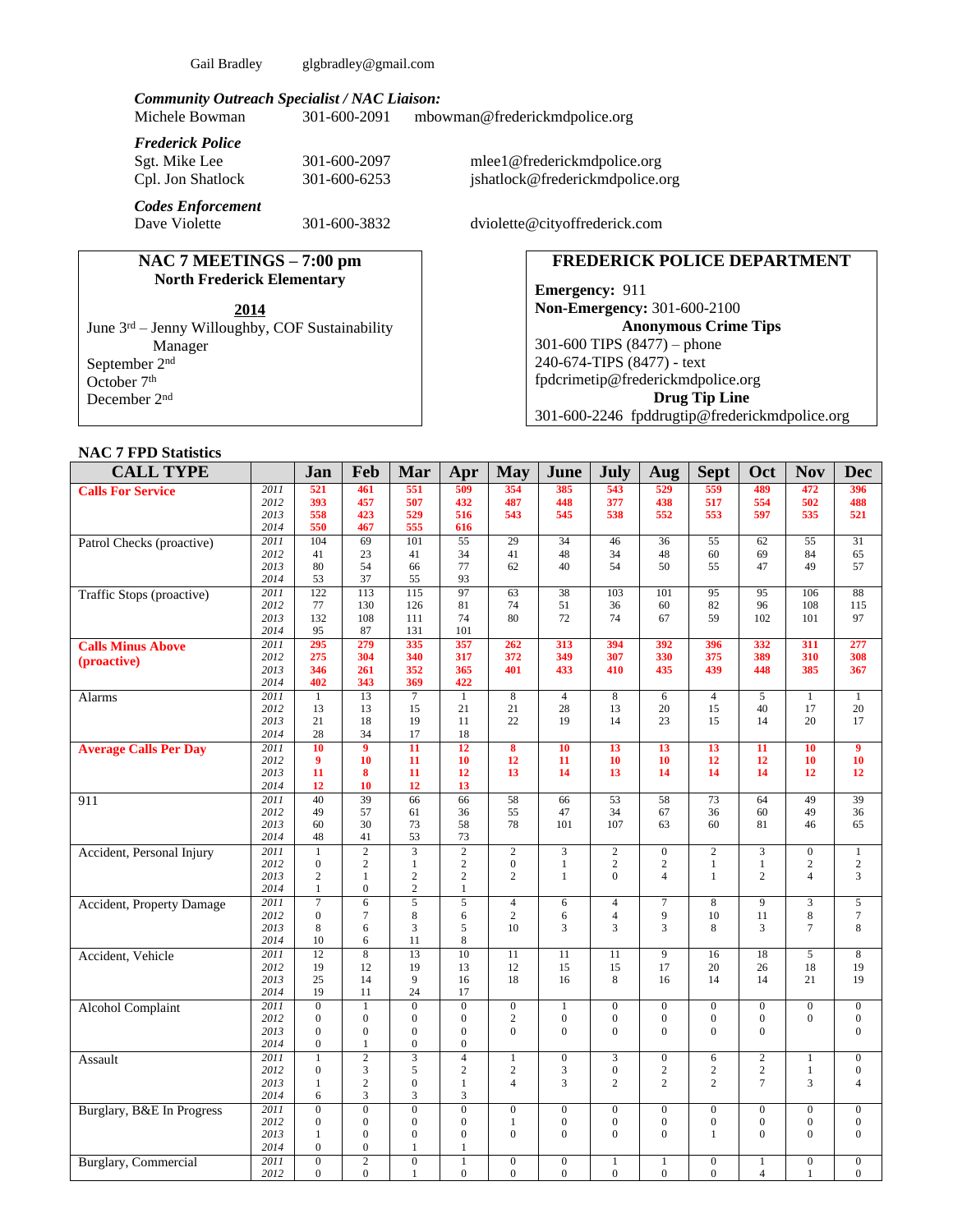|                                | 2013         | 1                                    | $\boldsymbol{0}$                     | $\mathbf{1}$                         | $\boldsymbol{0}$                     | $\boldsymbol{0}$                 | $\boldsymbol{0}$                     | $\boldsymbol{0}$                     | $\boldsymbol{0}$                     | $\boldsymbol{0}$                 | $\boldsymbol{0}$                     | $\boldsymbol{0}$      | $\mathbf{1}$                     |
|--------------------------------|--------------|--------------------------------------|--------------------------------------|--------------------------------------|--------------------------------------|----------------------------------|--------------------------------------|--------------------------------------|--------------------------------------|----------------------------------|--------------------------------------|-----------------------|----------------------------------|
|                                | 2014         | $\boldsymbol{0}$                     | $\mathbf{1}$                         | $\boldsymbol{0}$                     | $\boldsymbol{0}$                     |                                  |                                      |                                      |                                      |                                  |                                      |                       |                                  |
| Burglary, Residential          | 2011         | $\overline{c}$                       | $\mathbf{0}$                         | $\boldsymbol{0}$                     | $\overline{2}$                       | $\sqrt{2}$                       | $\overline{4}$                       | 3                                    | $\mathbf{1}$                         | $\mathbf{1}$                     | $\boldsymbol{0}$                     | $\overline{c}$        | $\boldsymbol{0}$                 |
|                                | 2012         | $\boldsymbol{0}$                     | 1                                    | $\mathbf{1}$                         | $\mathbf{2}$                         | $\boldsymbol{0}$                 | $\boldsymbol{0}$                     | $\mathbf{1}$                         | $\boldsymbol{0}$                     | $\boldsymbol{0}$                 | $\mathbf{1}$                         | $\overline{4}$        | $\overline{c}$                   |
|                                | 2013         | 3                                    | $\mathbf{1}$                         | $\mathbf{1}$                         | $\mathbf{2}$                         | 1                                | $\mathbf{1}$                         | 3                                    | $\mathbf{1}$                         | $\mathbf{2}$                     | $\mathbf{2}$                         | $\overline{0}$        | $\mathbf{1}$                     |
|                                | 2014         | $\mathbf{2}$                         | $\boldsymbol{0}$                     | $\boldsymbol{0}$                     | $\boldsymbol{0}$                     |                                  |                                      |                                      |                                      |                                  |                                      |                       |                                  |
| <b>Destruction of Property</b> | 2011         | $\overline{2}$                       | $\overline{3}$                       | $\overline{4}$                       | 6                                    | $\overline{3}$                   | $\overline{3}$                       | $\overline{7}$                       | 8                                    | 3                                | 5                                    | 3                     | $\overline{4}$                   |
| /Vandalism                     | 2012         | 2                                    | $\mathbf{1}$                         | 6                                    | 6                                    | $7\phantom{.0}$                  | 5                                    | 4                                    | $\overline{4}$                       | 4                                | $\boldsymbol{0}$                     | $\tau$                | 9                                |
|                                | 2013         | 8                                    | $\overline{4}$                       | 8                                    | 11                                   | $\,8\,$                          | 6                                    | $\overline{c}$                       | 14                                   | 6                                | $\overline{2}$                       | $\overline{2}$        | 3                                |
|                                | 2014         | 3                                    | $\mathbf{2}$                         | 5                                    | 3                                    |                                  |                                      |                                      |                                      |                                  |                                      |                       |                                  |
| <b>Discharging Firearm</b>     | 2011         | $\boldsymbol{0}$                     | $\boldsymbol{0}$                     | $\mathbf{1}$                         | $\boldsymbol{0}$                     | $\boldsymbol{0}$                 | $\boldsymbol{0}$                     | $\overline{0}$                       | $\mathbf{0}$                         | $\boldsymbol{0}$                 | $\boldsymbol{0}$                     | $\boldsymbol{0}$      | $\boldsymbol{0}$                 |
|                                | 2012         | $\boldsymbol{0}$                     | $\mathbf{0}$                         | $\boldsymbol{0}$                     | $\mathbf{0}$                         | $\boldsymbol{0}$                 | $\boldsymbol{0}$                     | $\boldsymbol{0}$                     | $\boldsymbol{0}$                     | $\boldsymbol{0}$                 | $\boldsymbol{0}$                     | $\boldsymbol{0}$      | $\boldsymbol{0}$                 |
|                                | 2013         | 1                                    | $\boldsymbol{0}$                     | $\boldsymbol{0}$                     | $\boldsymbol{0}$                     | $\mathbf{0}$                     | $\mathbf{0}$                         | $\mathbf{2}$                         | $\boldsymbol{0}$                     | $\overline{0}$                   | $\overline{0}$                       | $\overline{c}$        | $\boldsymbol{0}$                 |
|                                | 2014         | 1                                    | 1                                    | $\boldsymbol{0}$                     | 1                                    |                                  |                                      |                                      |                                      |                                  |                                      |                       |                                  |
| Disorderly                     | 2011         | $\overline{0}$                       | $\overline{2}$                       | $\overline{0}$                       | $\overline{0}$                       | $\mathbf{0}$                     | $\boldsymbol{0}$                     | $\overline{2}$                       | $\mathbf{0}$                         | $\mathbf{1}$                     | 3                                    | 1                     | $\overline{2}$                   |
| Conduct/Disturbances / Fights  | 2012         | $\mathbf{1}$                         | $\mathbf{2}$                         | $\boldsymbol{0}$                     | $\mathbf{1}$                         | $\overline{c}$<br>2              | $\,1$                                | $\,1$                                | $\,1$                                | $\mathbf{1}$<br>$\overline{2}$   | $\sqrt{2}$                           | $\boldsymbol{0}$      | $\boldsymbol{0}$                 |
|                                | 2013<br>2014 | $\boldsymbol{0}$<br>$\boldsymbol{0}$ | 1<br>$\overline{4}$                  | $\mathbf{0}$<br>$\boldsymbol{0}$     | $\mathbf{1}$<br>$\overline{4}$       |                                  | $\overline{c}$                       | 1                                    | $\overline{c}$                       |                                  | 3                                    | $\boldsymbol{0}$      | $\mathbf{1}$                     |
|                                | 2011         | $\overline{4}$                       | $\overline{0}$                       | $\mathbf{1}$                         | $\mathbf{1}$                         | $\mathbf{1}$                     | $\mathbf{1}$                         | 3                                    | $\mathbf{1}$                         | $\overline{c}$                   | $\mathbf{1}$                         | $\overline{c}$        | $\mathbf{1}$                     |
| Domestic Assault/Dispute       | 2012         | $\mathbf{0}$                         | $\mathbf{1}$                         | $\boldsymbol{0}$                     | $\boldsymbol{0}$                     | $\mathbf{0}$                     | $\,1\,$                              | $\overline{\mathcal{L}}$             | $\overline{c}$                       | $\mathbf{2}$                     | $\sqrt{2}$                           | $\mathbf{1}$          | $\,1$                            |
|                                | 2013         | $\boldsymbol{0}$                     | $\mathbf{2}$                         | $\sqrt{2}$                           | 2                                    | $\overline{c}$                   | $\overline{c}$                       | $\mathbf{1}$                         | $\overline{c}$                       | 3                                | $\mathbf{1}$                         | 2                     | 2                                |
|                                | 2014         | $\mathbf{1}$                         | $\mathbf{2}$                         | $\sqrt{2}$                           | $\mathbf{1}$                         |                                  |                                      |                                      |                                      |                                  |                                      |                       |                                  |
| Drug Complaint                 | 2011         | $\mathbf{2}$                         | $\boldsymbol{0}$                     | $\overline{2}$                       | $\mathbf{1}$                         | $\mathbf{0}$                     | $\mathbf{1}$                         | $\boldsymbol{0}$                     | $\mathbf{0}$                         | $\mathbf{1}$                     | $\mathbf{0}$                         | $\mathbf{1}$          | $\mathbf{0}$                     |
|                                | 2012         | $\mathbf{0}$                         | $\mathbf{1}$                         | $\mathbf{1}$                         | $\sqrt{2}$                           | $\boldsymbol{0}$                 | $\,1$                                | $\boldsymbol{0}$                     | $\boldsymbol{0}$                     | $\boldsymbol{0}$                 | $\mathbf{1}$                         | $\boldsymbol{0}$      | $\mathbf{1}$                     |
|                                | 2013         | 1                                    | $\boldsymbol{0}$                     | 3                                    | $\mathbf{1}$                         | $\mathbf{1}$                     | $\boldsymbol{0}$                     | $\boldsymbol{0}$                     | $\mathbf{2}$                         | $\overline{0}$                   | $\overline{0}$                       | 1                     | $\mathbf{1}$                     |
|                                | 2014         | $\mathbf{1}$                         | $\boldsymbol{0}$                     | $\boldsymbol{0}$                     | $\mathbf{1}$                         |                                  |                                      |                                      |                                      |                                  |                                      |                       |                                  |
| Fraud                          | 2011         | $\mathbf{1}$                         | $\overline{0}$                       | $\overline{2}$                       | $\overline{4}$                       | $\mathbf{1}$                     | $\overline{2}$                       | $\overline{0}$                       | $\mathbf{1}$                         | $\mathbf{1}$                     | $\overline{2}$                       | $\overline{2}$        | $\overline{4}$                   |
|                                | 2012         | 3                                    | 1                                    | $\mathfrak{Z}$                       | $\boldsymbol{0}$                     | $\overline{4}$                   | $\sqrt{2}$                           | 1                                    | 3                                    | 3                                | $\overline{4}$                       | 3                     | $\mathfrak{Z}$                   |
|                                | 2013         | $\mathbf{1}$                         | $\mathbf{2}$                         | 3                                    | $\mathbf{2}$                         | $\mathbf{0}$                     | 3                                    | 3                                    | $\overline{4}$                       | $\mathbf{1}$                     | 3                                    | $\overline{2}$        | $\mathbf{2}$                     |
|                                | 2014         | 3                                    | $\overline{c}$                       | $\boldsymbol{0}$                     | 2                                    |                                  |                                      |                                      |                                      |                                  |                                      |                       |                                  |
| Graffiti                       | 2011         | $\mathbf{1}$                         | $\mathbf{1}$                         | $\overline{2}$                       | $\overline{2}$                       | $\mathbf{0}$                     | $\mathbf{1}$                         | $\overline{3}$                       | $\mathbf{1}$                         | $\boldsymbol{0}$                 | $\mathbf{0}$                         | $\mathbf{0}$          | $\mathbf{0}$                     |
|                                | 2012         | $\boldsymbol{0}$                     | $\mathbf{1}$                         | $\boldsymbol{0}$                     | $\boldsymbol{0}$                     | $\boldsymbol{0}$                 | $\mathbf{1}$                         | $\mathbf{1}$                         | $\boldsymbol{0}$                     | $\mathbf{1}$                     | $\mathbf{1}$                         | $\boldsymbol{0}$      | $\boldsymbol{0}$                 |
|                                | 2013         | $\boldsymbol{0}$                     | $\mathbf{1}$                         | 3                                    | $\boldsymbol{0}$                     | $\mathbf{0}$                     | $\boldsymbol{0}$                     | $\boldsymbol{0}$                     | $\boldsymbol{0}$                     | $\mathbf{1}$                     | $\overline{0}$                       | $\mathbf{0}$          | $\boldsymbol{0}$                 |
|                                | 2014         | $\boldsymbol{0}$                     | $\boldsymbol{0}$                     | $\sqrt{2}$                           | $\mathfrak{Z}$                       |                                  |                                      |                                      |                                      |                                  |                                      |                       |                                  |
| Harassment                     | 2011         | $\overline{0}$                       | $\mathbf{1}$                         | $\overline{0}$                       | $\overline{1}$                       | $\mathbf{1}$                     | $\mathbf{1}$                         | $\overline{0}$                       | $\boldsymbol{2}$                     | $\overline{0}$                   | $\overline{3}$                       | $\mathbf{1}$          | $\overline{0}$                   |
|                                | 2012<br>2013 | $\mathfrak{2}$<br>$\mathbf{0}$       | $\mathbf{0}$<br>$\mathbf{1}$         | $\boldsymbol{0}$<br>$\mathbf{1}$     | $\mathbf{0}$<br>$\mathbf{1}$         | $\mathbf{1}$<br>$\mathbf{1}$     | $\boldsymbol{0}$<br>$\overline{c}$   | $\boldsymbol{0}$<br>$\mathbf{1}$     | $\boldsymbol{0}$<br>$\mathbf{2}$     | $\boldsymbol{0}$<br>$\mathbf{1}$ | $\mathbf{1}$<br>$\overline{0}$       | 1<br>$\overline{0}$   | $\mathbf{1}$<br>$\mathbf{1}$     |
|                                | 2014         | $\boldsymbol{0}$                     | $\boldsymbol{0}$                     | $\boldsymbol{0}$                     | $\boldsymbol{0}$                     |                                  |                                      |                                      |                                      |                                  |                                      |                       |                                  |
|                                | 2011         | $\overline{5}$                       | $\overline{4}$                       | $\mathbf{1}$                         | $\overline{2}$                       | $\overline{4}$                   | $\mathbf{1}$                         | $\overline{2}$                       | 1                                    | 6                                | $\overline{4}$                       | 1                     | 6                                |
| Hit and Run, Property          | 2012         | $\mathbf{2}$                         | $\mathbf{2}$                         | 6                                    | 3                                    | $7\phantom{.0}$                  | 3                                    | 6                                    | $\mathbf{1}$                         | $\mathbf{2}$                     | $\overline{4}$                       | $\overline{4}$        | $\overline{4}$                   |
| Damage & PI                    | 2013         | 9                                    | $\overline{4}$                       | $\mathbf{2}$                         | 8                                    | 2                                | 3                                    | $\overline{0}$                       | 3                                    | 3                                | $\overline{4}$                       | 5                     | $\boldsymbol{0}$                 |
|                                | 2014         | $\overline{4}$                       | $\sqrt{2}$                           | $\overline{4}$                       | $\mathfrak{Z}$                       |                                  |                                      |                                      |                                      |                                  |                                      |                       |                                  |
| Juvenile Complaints            | 2011         | $\sqrt{2}$                           | $\overline{\mathbf{3}}$              | $\overline{2}$                       | $\overline{4}$                       | $\overline{4}$                   | 5                                    | 9                                    | $\mathbf{1}$                         | 8                                | 9                                    | 9                     | 10                               |
|                                | 2012         | 10                                   | $\,$ 8 $\,$                          | $\tau$                               | 14                                   | $\overline{c}$                   | $\,$ 8 $\,$                          | 5                                    | $\overline{c}$                       | 3                                | $\overline{c}$                       | $\overline{c}$        | $\overline{4}$                   |
|                                | 2013         | $\mathbf{2}$                         | $\sqrt{5}$                           | 5                                    | $\overline{4}$                       | 5                                | 3                                    | 5                                    | 10                                   | 18                               | 12                                   | 9                     | $\mathfrak{Z}$                   |
|                                | 2014         | $\mathbf{1}$                         | $\overline{4}$                       | $\mathfrak{2}$                       | $\mathfrak{Z}$                       |                                  |                                      |                                      |                                      |                                  |                                      |                       |                                  |
| Noise Complaint                | 2011         | $\overline{0}$                       | $\overline{0}$                       | $\overline{0}$                       | $\overline{0}$                       | $\boldsymbol{0}$                 | $\boldsymbol{0}$                     | $\overline{0}$                       | $\mathbf{0}$                         | $\boldsymbol{0}$                 | $\boldsymbol{0}$                     | $\boldsymbol{0}$      | $\mathbf{1}$                     |
|                                | 2012         | $\boldsymbol{0}$                     | $\boldsymbol{0}$                     | $\boldsymbol{0}$                     | $\boldsymbol{0}$                     | $\boldsymbol{0}$                 | $\boldsymbol{0}$                     | $\mathbf{1}$                         | $\boldsymbol{0}$                     | $\boldsymbol{0}$                 | $\boldsymbol{0}$                     | $\mathbf{0}$          | $\boldsymbol{0}$                 |
|                                | 2013         | $\mathbf{0}$                         | $\mathbf{0}$                         | $\mathbf{0}$                         | $\boldsymbol{0}$                     | $\mathbf{0}$                     | $\mathbf{0}$                         | $\overline{0}$                       | $\mathbf{1}$                         | $\overline{0}$                   | $\mathbf{0}$                         | $\mathbf{0}$          | $\mathbf{0}$                     |
|                                | 2014         | $\mathbf{0}$                         | $\boldsymbol{0}$                     | $\boldsymbol{0}$                     | $\boldsymbol{0}$                     |                                  |                                      |                                      |                                      |                                  |                                      |                       |                                  |
| Parking Complaint              | 2011         | $\boldsymbol{0}$                     | $\mathbf{1}$                         | $\boldsymbol{0}$                     | $\boldsymbol{0}$                     | $\mathbf{1}$                     | $\boldsymbol{0}$                     | 3                                    | $\sqrt{2}$                           | $\mathbf{1}$                     | $\sqrt{2}$                           | $\boldsymbol{0}$      | $\boldsymbol{0}$                 |
|                                | 2012         | $\mathbf{0}$                         | $\boldsymbol{0}$                     | $\sqrt{2}$                           | $\boldsymbol{0}$                     | $\mathbf{1}$                     | $\sqrt{2}$                           | $\sqrt{2}$                           | $\sqrt{2}$                           | 1                                | $\boldsymbol{0}$                     | $\boldsymbol{0}$      | $\boldsymbol{0}$                 |
|                                | 2013         | $\boldsymbol{0}$                     | $\boldsymbol{0}$                     | $\boldsymbol{0}$                     | 3                                    | 1                                | $\mathbf{1}$                         | $\mathbf{1}$                         | $\mathbf{0}$                         | $\mathbf{2}$                     | $\mathbf{0}$                         | $\overline{0}$        | $\mathbf{1}$                     |
|                                | 2014         | 1                                    | $\mathbf{0}$                         | $\overline{c}$                       | $\mathbf{0}$                         |                                  |                                      |                                      |                                      |                                  |                                      |                       |                                  |
| Robbery, Armed                 | 2011         | $\boldsymbol{0}$                     | $\mathbf{1}$                         | $\boldsymbol{0}$                     | $\boldsymbol{0}$                     | $\mathbf{0}$                     | $\boldsymbol{0}$                     | $\boldsymbol{0}$                     | $\boldsymbol{0}$                     | $\boldsymbol{0}$                 | $\boldsymbol{0}$                     | $\boldsymbol{0}$      | $\boldsymbol{0}$                 |
|                                | 2012         | $\boldsymbol{0}$<br>$\boldsymbol{0}$ | $\mathbf{1}$<br>$\boldsymbol{0}$     | $\boldsymbol{0}$<br>$\boldsymbol{0}$ | $\sqrt{2}$<br>$\mathbf{0}$           | $\boldsymbol{0}$<br>$\mathbf{0}$ | $\boldsymbol{0}$<br>$\boldsymbol{0}$ | $\boldsymbol{0}$<br>$\boldsymbol{0}$ | $\boldsymbol{0}$<br>$\boldsymbol{0}$ | $\mathbf{1}$<br>$\overline{0}$   | $\boldsymbol{0}$<br>$\overline{c}$   | 1<br>$\boldsymbol{0}$ | $\boldsymbol{0}$<br>$\mathbf{0}$ |
|                                | 2013<br>2014 | 1                                    | $\mathbf{1}$                         | $\boldsymbol{0}$                     | $\boldsymbol{0}$                     |                                  |                                      |                                      |                                      |                                  |                                      |                       |                                  |
|                                | 2011         | $\boldsymbol{0}$                     | $\overline{0}$                       | $\overline{0}$                       | $\overline{0}$                       | $\boldsymbol{0}$                 | $\boldsymbol{0}$                     | $\boldsymbol{0}$                     | $\boldsymbol{0}$                     | $\boldsymbol{0}$                 | $\boldsymbol{0}$                     | $\boldsymbol{0}$      | $\boldsymbol{0}$                 |
| Robbery In Progress            | 2012         | $\boldsymbol{0}$                     | $\boldsymbol{0}$                     | $\boldsymbol{0}$                     | $\boldsymbol{0}$                     | $\boldsymbol{0}$                 | $\boldsymbol{0}$                     | $\boldsymbol{0}$                     | $\boldsymbol{0}$                     | $\boldsymbol{0}$                 | $\boldsymbol{0}$                     | $\boldsymbol{0}$      | $\boldsymbol{0}$                 |
|                                | 2013         | $\boldsymbol{0}$                     | $\mathbf{1}$                         | $\mathbf{1}$                         | $\mathbf{1}$                         | $\boldsymbol{0}$                 | $\boldsymbol{0}$                     | $\boldsymbol{0}$                     | $\boldsymbol{0}$                     | $\boldsymbol{0}$                 | $\boldsymbol{0}$                     | $\boldsymbol{0}$      | $\mathbf{0}$                     |
|                                | 2014         | $\boldsymbol{0}$                     | $\boldsymbol{0}$                     | $\mathbf{1}$                         | $\boldsymbol{0}$                     |                                  |                                      |                                      |                                      |                                  |                                      |                       |                                  |
| Robbery, Occurred Earlier      | 2011         | $\boldsymbol{0}$                     | $\boldsymbol{0}$                     | $\boldsymbol{0}$                     | $\boldsymbol{0}$                     | $\boldsymbol{0}$                 | $\boldsymbol{0}$                     | $\overline{0}$                       | $\mathbf{0}$                         | $\overline{0}$                   | $\boldsymbol{0}$                     | $\boldsymbol{0}$      | $\mathbf{0}$                     |
|                                | 2012         | $\boldsymbol{0}$                     | $\mathbf{0}$                         | $\boldsymbol{0}$                     | $\mathbf{0}$                         | $\boldsymbol{0}$                 | $\boldsymbol{0}$                     | $\boldsymbol{0}$                     | $\boldsymbol{0}$                     | $\boldsymbol{0}$                 | $\boldsymbol{0}$                     | 1                     | $\boldsymbol{0}$                 |
|                                | 2013         | $\boldsymbol{0}$                     | $\mathbf{0}$                         | $\boldsymbol{0}$                     | $\boldsymbol{0}$                     | 1                                | $\boldsymbol{0}$                     | $\boldsymbol{0}$                     | $\boldsymbol{0}$                     | $\boldsymbol{0}$                 | $\boldsymbol{0}$                     | $\boldsymbol{0}$      | $\boldsymbol{0}$                 |
|                                | 2014         | $\boldsymbol{0}$                     | $\boldsymbol{0}$                     | $\boldsymbol{0}$                     | $\boldsymbol{0}$                     |                                  |                                      |                                      |                                      |                                  |                                      |                       |                                  |
| Robbery, Strong Arm            | 2011         | $\boldsymbol{0}$                     | $\overline{0}$                       | $\overline{0}$                       | $\overline{1}$                       | $\overline{0}$                   | $\,1$                                | $\overline{0}$                       | $\mathbf{1}$                         | $\overline{0}$                   | $\overline{0}$                       | $\boldsymbol{0}$      | $\overline{0}$                   |
|                                | 2012         | $\boldsymbol{0}$                     | $\mathbf{0}$                         | $\boldsymbol{0}$                     | $\mathbf{0}$                         | $\mathbf{0}$                     | $\boldsymbol{0}$                     | $\boldsymbol{0}$                     | $\boldsymbol{0}$                     | $\boldsymbol{0}$                 | $\boldsymbol{0}$                     | $\boldsymbol{0}$      | $\boldsymbol{0}$                 |
|                                | 2013         | $\boldsymbol{0}$                     | $\boldsymbol{0}$                     | $\boldsymbol{0}$                     | $\boldsymbol{0}$                     | $\boldsymbol{0}$                 | $\mathbf{0}$                         | $\boldsymbol{0}$                     | $\boldsymbol{0}$                     | $\boldsymbol{0}$                 | $\boldsymbol{0}$                     | $\boldsymbol{0}$      | $\mathbf{0}$                     |
|                                | 2014         | $\boldsymbol{0}$                     | $\boldsymbol{0}$                     | $\boldsymbol{0}$                     | $\boldsymbol{0}$                     |                                  |                                      |                                      |                                      |                                  |                                      |                       |                                  |
| Sex Offense / Rape             | 2011         | $\boldsymbol{0}$                     | $\overline{2}$                       | $\boldsymbol{0}$                     | $\boldsymbol{0}$                     | $\boldsymbol{0}$                 | $\boldsymbol{0}$                     | $\mathbf{1}$                         | $\boldsymbol{0}$                     | $\mathbf{1}$                     | $\boldsymbol{0}$                     | $\sqrt{2}$            | $\mathbf{1}$                     |
|                                | 2012         | $\boldsymbol{0}$                     | $\boldsymbol{0}$                     | $\boldsymbol{0}$                     | $\mathbf{0}$                         | $\mathbf{0}$                     | $\mathbf{1}$                         | $\mathbf{1}$                         | $\boldsymbol{0}$<br>$\boldsymbol{0}$ | $\boldsymbol{0}$                 | $\boldsymbol{0}$<br>$\boldsymbol{0}$ | $\mathbf{1}$          | $\boldsymbol{0}$                 |
|                                | 2013<br>2014 | $\sqrt{2}$<br>1                      | $\boldsymbol{0}$<br>$\boldsymbol{0}$ | $\sqrt{2}$<br>$\mathbf{1}$           | $\boldsymbol{0}$<br>$\boldsymbol{0}$ | $\boldsymbol{0}$                 | $\boldsymbol{0}$                     | $\boldsymbol{0}$                     |                                      | $\mathbf{1}$                     |                                      | 2                     | $\mathbf{1}$                     |
|                                | 2011         | $\boldsymbol{0}$                     | $\overline{0}$                       | $\overline{0}$                       | $\overline{0}$                       | $\boldsymbol{0}$                 | $\mathbf{0}$                         | $\boldsymbol{0}$                     | $\boldsymbol{0}$                     | $\boldsymbol{0}$                 | $\mathbf{0}$                         | $\boldsymbol{0}$      | $\boldsymbol{0}$                 |
| Shooting                       | 2012         | $\boldsymbol{0}$                     | $\boldsymbol{0}$                     | $\boldsymbol{0}$                     | $\boldsymbol{0}$                     | $\boldsymbol{0}$                 | $\boldsymbol{0}$                     | $\boldsymbol{0}$                     | $\boldsymbol{0}$                     | $\boldsymbol{0}$                 | $\boldsymbol{0}$                     | $\boldsymbol{0}$      | $\boldsymbol{0}$                 |
|                                | 2013         | $\boldsymbol{0}$                     | $\boldsymbol{0}$                     | $\boldsymbol{0}$                     | $\boldsymbol{0}$                     | $\mathbf{0}$                     | $\mathbf{0}$                         | $\boldsymbol{0}$                     | $\boldsymbol{0}$                     | $\overline{0}$                   | $\overline{0}$                       | $\overline{0}$        | $\mathbf{0}$                     |
|                                | 2014         | $\boldsymbol{0}$                     | $\boldsymbol{0}$                     | $\boldsymbol{0}$                     | $\boldsymbol{0}$                     |                                  |                                      |                                      |                                      |                                  |                                      |                       |                                  |
| Suspicious Activity / Person / | 2011         | 24                                   | 14                                   | 43                                   | 32                                   | 35                               | $\overline{22}$                      | 36                                   | 45                                   | 23                               | 25                                   | 36                    | 19                               |
| Situation / Vehicle            | 2012         | 19                                   | 23                                   | 20                                   | 29                                   | 23                               | 33                                   | 31                                   | 27                                   | 33                               | 38                                   | 24                    | 29                               |
|                                | 2013         | 43                                   | 36                                   | 20                                   | 36                                   | 37                               | 33                                   | 32                                   | 33                                   | 29                               | 30                                   | 35                    | 29                               |
|                                | 2014         | 27                                   | 23                                   | 32                                   | 37                                   |                                  |                                      |                                      |                                      |                                  |                                      |                       |                                  |
| Stabbing                       | 2011         | $\boldsymbol{0}$                     | $\boldsymbol{0}$                     | $\overline{0}$                       | $\overline{0}$                       | $\boldsymbol{0}$                 | $\mathbf{0}$                         | $\overline{0}$                       | $\boldsymbol{0}$                     | $\boldsymbol{0}$                 | $\boldsymbol{0}$                     | $\overline{0}$        | $\mathbf{0}$                     |
|                                | 2012         | $\boldsymbol{0}$                     | $\boldsymbol{0}$                     | $\mathbf{1}$                         | $\boldsymbol{0}$                     | $\mathbf{0}$                     | $\boldsymbol{0}$                     | $\boldsymbol{0}$                     | $\boldsymbol{0}$                     | $\boldsymbol{0}$                 | $\boldsymbol{0}$                     | $\boldsymbol{0}$      | $\boldsymbol{0}$                 |
|                                | 2013         | $\boldsymbol{0}$                     | $\mathbf{0}$                         | $\mathbf{0}$                         | $\mathbf{0}$                         | $\mathbf{0}$                     | $\boldsymbol{0}$                     | $\boldsymbol{0}$                     | $\boldsymbol{0}$                     | 1                                | $\boldsymbol{0}$                     | 0                     | $\mathbf{1}$                     |
|                                | 2014         | $\boldsymbol{0}$                     | $\boldsymbol{0}$                     | $\boldsymbol{0}$                     | $\boldsymbol{0}$                     |                                  |                                      |                                      |                                      |                                  |                                      |                       |                                  |
| Tampering with a Vehicle       | 2011         | $\rm N/A$                            | N/A                                  | N/A                                  | N/A                                  | N/A                              | N/A                                  | N/A                                  | N/A                                  | N/A                              | N/A                                  | N/A                   | N/A                              |